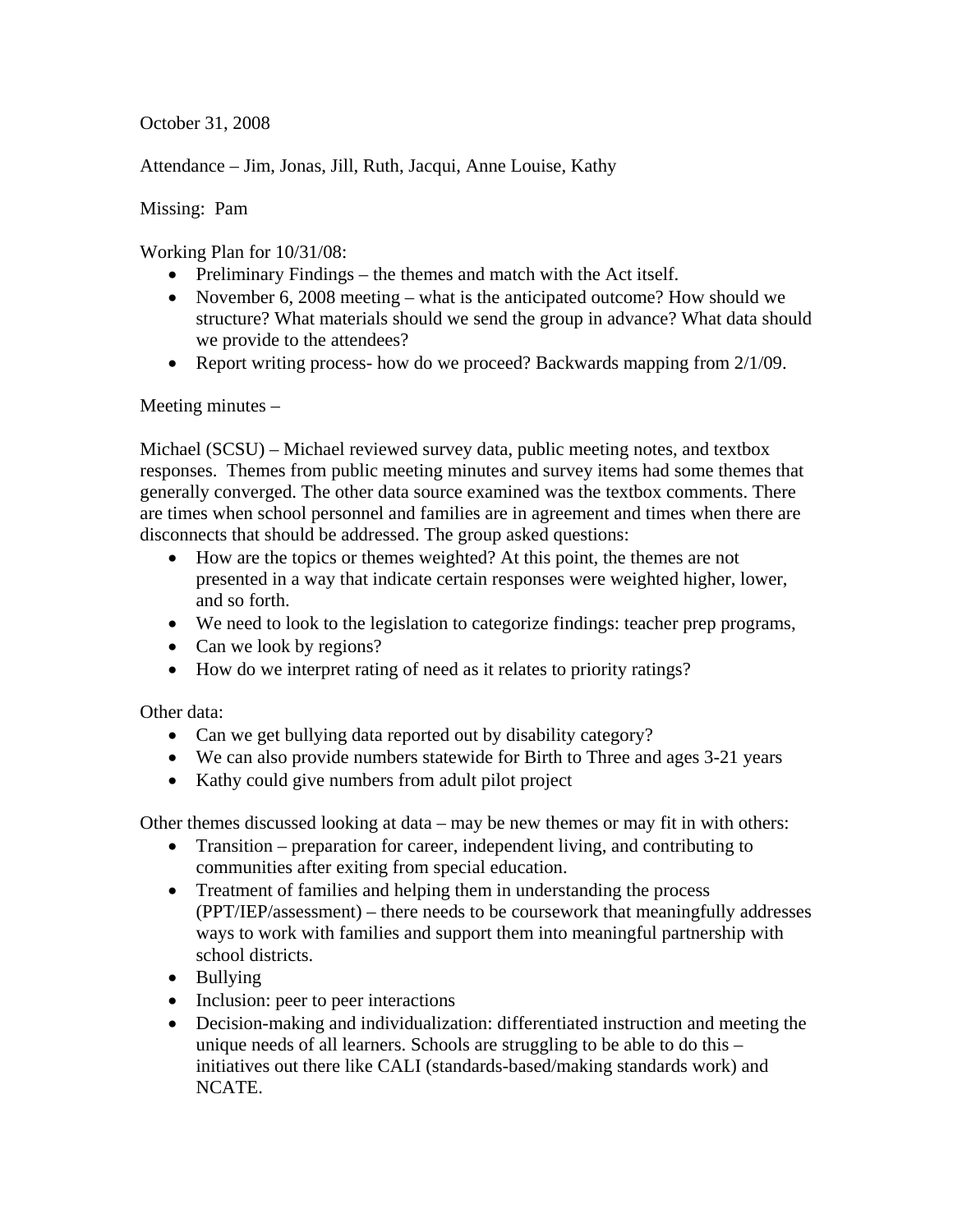- Policies and practices: class sizes, time/schedule to be able to differentiate, class assignments (learner diversity/characteristics)
- How are IHEs looking at dispositions of entering and exiting teacher candidates? Where are candidates getting particular areas of training? Credit courses – don't have to add courses...modify existing requirements to include certain topics. How are candidates being prepared for these real world needs/experiences? Discussed NCATE work. Need to look more closely at what courses are approved and how they are approved.
- We need to cite the laws wherever possible such as with the bullying.
- Looking at five year programs leading to certification. Courses and programs across IHEs are different in content.
- May get at this through the certification requirement process building into the hours of 90 credit hours. If you work with ASD/DD, your CEUs should look like X.
- Federal legislation around the IEP what are the supports and services needed to instruct this child? There's a vehicle to do this. We have legislation built in that we can be highlighting. We have pieces that can get us there.
- Big picture is there a bigger picture we're mapping onto such as building resource centers.
- Funding and grant support for Autism Centers for excellence. Bringing together multiple agencies with the data and collaborative expertise – like this group.
- Inequitable resources by region building capacity using the RESC structures and having a centralized hub.
- Recommendations resources can be recommended.

November  $6<sup>th</sup>$  meeting: We anticipate 15 people attending. Michael will do a Power Point on how many responded and the major themes that emerged. We will have the attendees understand the process for how the group was designated and is expected to frame the report (the Act),; what has been done to collect data; how stakeholders have been engaged in the process; and focus on the data assignment.

*Look at the data. What are you surprised by? Not surprised by? What's missing? Based on your experiences, what areas might be a priority for the State? What are some possible solutions?* 

## Speaking

Kathy – Intro and Charge (Jacqui helps with sharing how people were invited to attend) Jacqui/Michael – Findings Jonas/Kathy – Data questions

Powerpoint – Section one of the Act (powerpoint) and findings and the questions. Michael needs to put draft in the footer or as a watermark.

Charting – Anne Louise will capture electronically.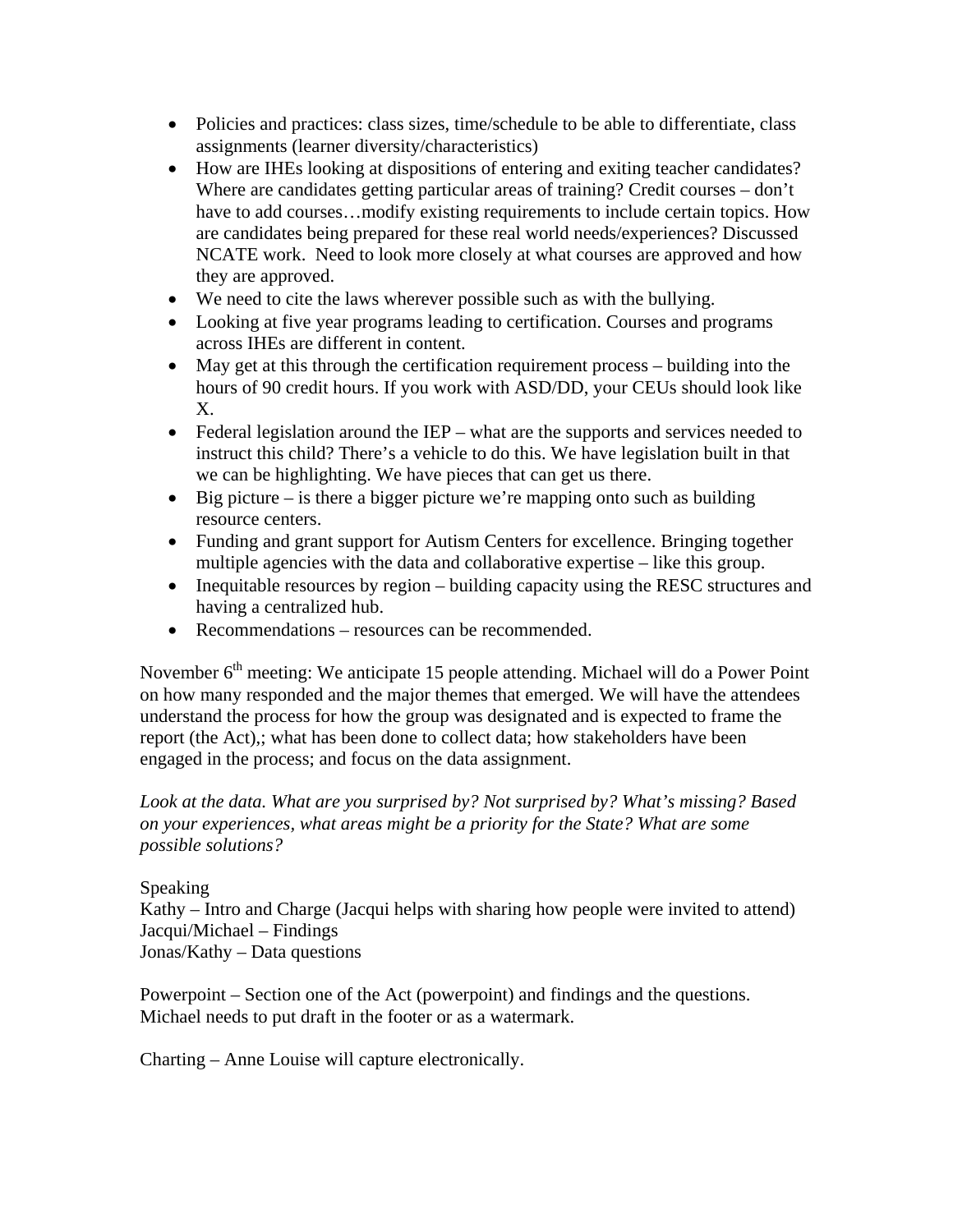Recommendation Approach: The group is expected to develop recommendations covering the following areas. The statement of findings in these areas will lead to identified need. Those needs will frame the state recommendations.

Teacher/Professional Preparation Programs

- Competencies
- Capacity
- Birth-21 span implementation
- Availability of qualified staff
- Collaborative partnerships in training
- Research-based practices
	- o Characteristics of learners
	- o Curriculum and instruction
	- o AT
	- o Inclusion
	- o Incorporation of methods

Certification Requirements

- Competencies
- Capacity
- Birth-21 span implementation
- Availability of qualified staff
- Collaborative partnerships in training
- Research-based practices
	- o Characteristics of learners
	- o Curriculum and instruction
	- o AT
	- o Inclusion
	- o Incorporation of methods

Training – in-service/training specific to needs of paraprofessionals, related service providers, early childhood, administrators, and parents.

- Competencies
- Capacity
- Birth-21 span implementation
- Availability of qualified staff
- Collaborative partnerships in training
- Research-based practices
	- o Characteristics of learners
	- o Curriculum and instruction
	- o AT
	- o Inclusion
	- o Incorporation of methods

*Tasks*: